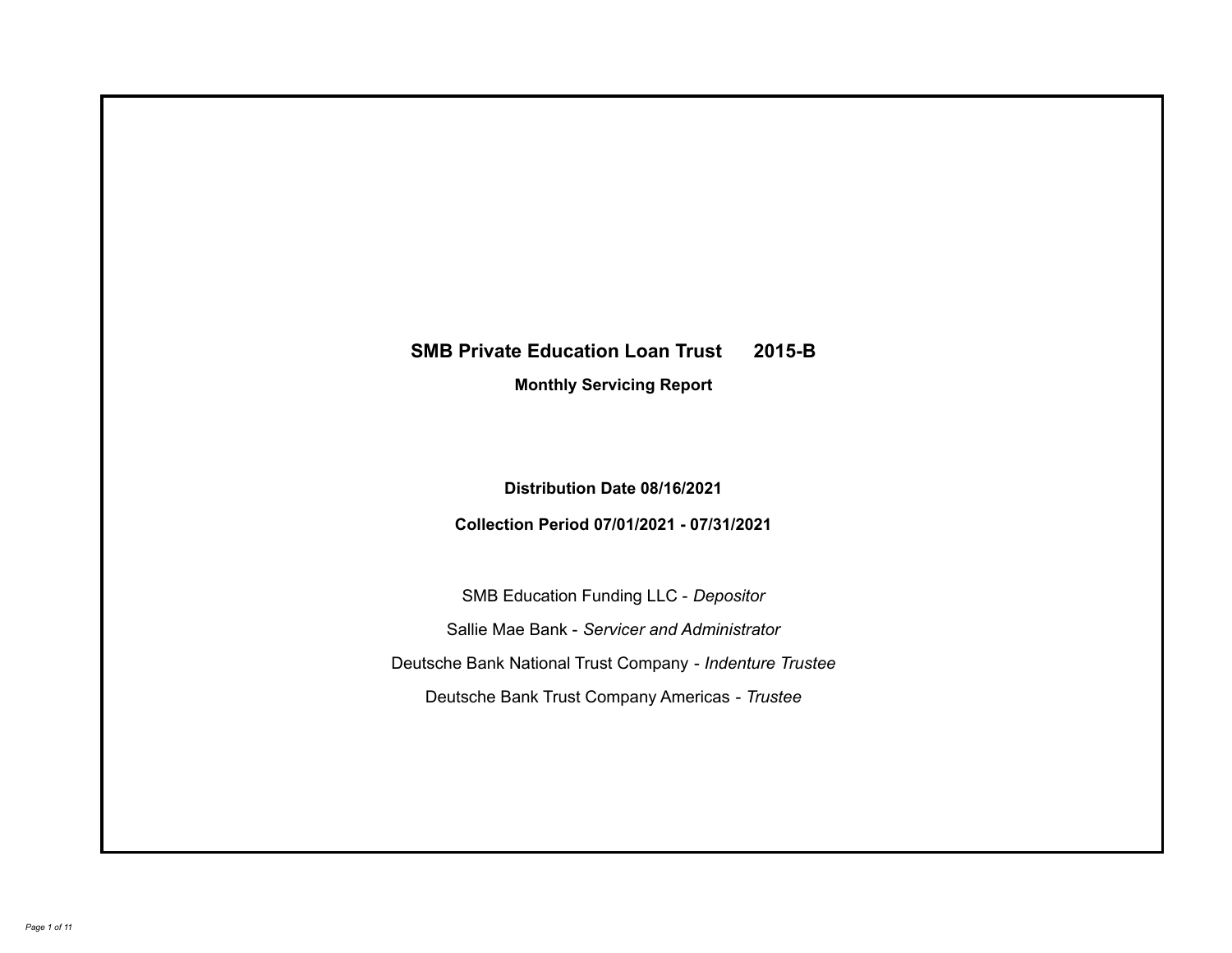A

| <b>Student Loan Portfolio Characteristics</b>                                                              | <b>Settlement Date</b><br>07/30/2015 | 06/30/2021                          | 07/31/2021                          |
|------------------------------------------------------------------------------------------------------------|--------------------------------------|-------------------------------------|-------------------------------------|
| <b>Principal Balance</b><br>Interest to be Capitalized Balance                                             | \$700,964,388.29<br>42,430,107.89    | \$259,183,453.30<br>7,929,958.09    | \$254,908,176.25<br>7,488,183.11    |
| Pool Balance                                                                                               | \$743,394,496.18                     | \$267,113,411.39                    | \$262,396,359.36                    |
| Weighted Average Coupon (WAC)<br>Weighted Average Remaining Term<br>Number of Loans<br>Number of Borrowers | 8.13%<br>128.84<br>63,899<br>43,918  | 7.76%<br>124.89<br>24,018<br>16,659 | 7.78%<br>124.89<br>23,550<br>16,332 |
| Pool Factor                                                                                                |                                      | 0.359315831                         | 0.352970544                         |
| Since Issued Total Constant Prepayment Rate (1)                                                            |                                      | 8.51%                               | 8.45%                               |

| <b>Debt Securities</b> | Cusip/Isin | 07/15/2021      | 08/16/2021      |
|------------------------|------------|-----------------|-----------------|
| A <sub>2</sub> A       | 78448QAB4  | \$26,339,306.49 | \$23,127,696.60 |
| A2B                    | 78448QAC2  | \$12,346,549.90 | \$10,841,107.76 |
| A <sub>3</sub>         | 78448QAD0  | \$75,000,000.00 | \$75,000,000.00 |
|                        | 78448QAE8  | \$70,000,000.00 | \$70,000,000.00 |
| ◡                      | 78448QAF5  | \$50,000,000.00 | \$50,000,000.00 |
|                        |            |                 |                 |

| $\sim$<br>◡ | <b>Certificates</b> | Cusip/Isin | 07/15/2021 | 08/16/2021   |
|-------------|---------------------|------------|------------|--------------|
|             | Residual            | 78448Q108  | 100,000.00 | \$100,000.00 |

| <b>Account Balances</b>                | 07/15/2021      | 08/16/2021      |
|----------------------------------------|-----------------|-----------------|
| Reserve Account Balance                | \$1,896,081.00  | \$1,896,081.00  |
|                                        |                 |                 |
| <b>Asset / Liability</b>               | 07/15/2021      | 08/16/2021      |
| Overcollateralization Percentage       | 12.51%          | 12.74%          |
| Specified Overcollateralization Amount | \$83,427,555.00 | \$83,427,555.00 |
| Actual Overcollateralization Amount    | \$33,427,555.00 | \$33,427,555.00 |

(1) Since Issued Total CPR calculations found in monthly servicing reports issued on or prior to September 15, 2015 originally included loans that were removed from the pool by the sponsor because they became ineligible for the pool between the cut-off date and settlement date. On October 5, 2015, Since Issued Total CPR calculations were revised to exclude these loans and all prior monthly servicing reports were restated. For additional information, see 'Since Issued CPR Methodology' found on page 11 of this report.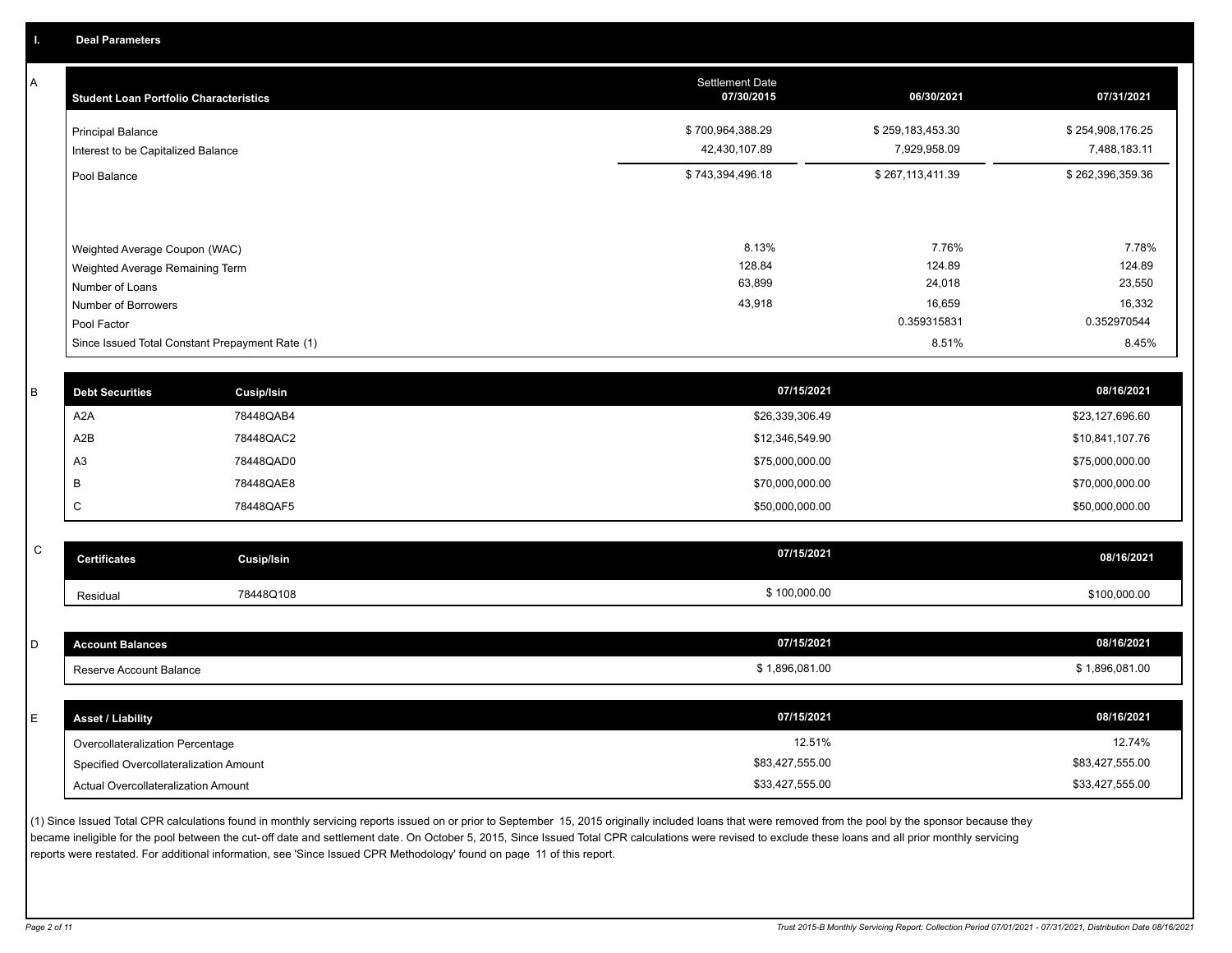| Α | <b>Student Loan Principal Receipts</b>                           |                |
|---|------------------------------------------------------------------|----------------|
|   | <b>Borrower Principal</b>                                        | 4,473,094.40   |
|   | <b>Consolidation Activity Principal</b>                          | 0.00           |
|   | Seller Principal Reimbursement                                   | 0.00           |
|   | Servicer Principal Reimbursement                                 | 0.00           |
|   | Delinquent Principal Purchases by Servicer                       | 0.00           |
|   | <b>Other Principal Deposits</b>                                  | 222,304.43     |
|   | <b>Total Principal Receipts</b>                                  | \$4,695,398.83 |
| B | <b>Student Loan Interest Receipts</b>                            |                |
|   | <b>Borrower Interest</b>                                         | 1,371,893.02   |
|   | <b>Consolidation Activity Interest</b>                           | 0.00           |
|   | Seller Interest Reimbursement                                    | 0.00           |
|   | Servicer Interest Reimbursement                                  | 0.00           |
|   | Delinquent Interest Purchases by Servicer                        | 0.00           |
|   | Other Interest Deposits                                          | 1,986.77       |
|   | <b>Total Interest Receipts</b>                                   | \$1,373,879.79 |
| C | <b>Recoveries on Realized Losses</b>                             | \$97,525.38    |
| D | <b>Investment Income</b>                                         | \$168.22       |
| E | <b>Funds Borrowed from Next Collection Period</b>                | \$0.00         |
| F | <b>Funds Repaid from Prior Collection Period</b>                 | \$0.00         |
| G | Loan Sale or Purchase Proceeds                                   | \$0.00         |
| H | Initial Deposits to Distribution Account                         | \$0.00         |
|   | <b>Excess Transferred from Other Accounts</b>                    | \$0.00         |
| J | <b>Borrower Benefit Reimbursements</b>                           | \$0.00         |
| Κ | <b>Other Deposits</b>                                            | \$0.00         |
| L | <b>Other Fees Collected</b>                                      | \$0.00         |
| М | <b>AVAILABLE FUNDS</b>                                           | \$6,166,972.22 |
| N | Non-Cash Principal Activity During Collection Period             | \$420,121.78   |
| O | Aggregate Purchased Amounts by the Depositor, Servicer or Seller | \$224,291.20   |
| P | Aggregate Loan Substitutions                                     | \$0.00         |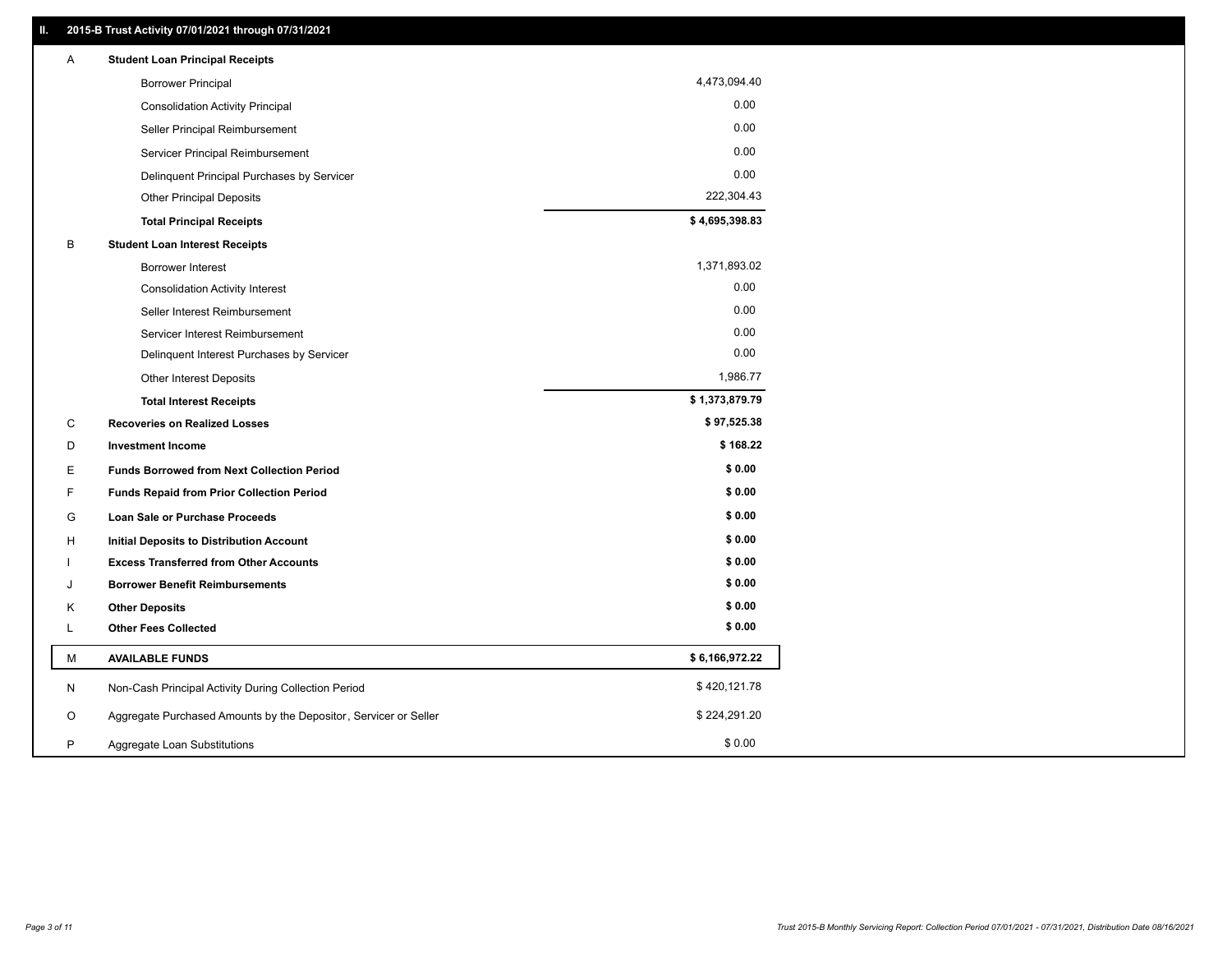|                   | <b>Loans by Repayment Status</b> |                          |         |                                                           |                |                            |                          |         |                                                           |                |                            |
|-------------------|----------------------------------|--------------------------|---------|-----------------------------------------------------------|----------------|----------------------------|--------------------------|---------|-----------------------------------------------------------|----------------|----------------------------|
|                   |                                  |                          |         | 07/31/2021                                                |                |                            |                          |         | 06/30/2021                                                |                |                            |
|                   |                                  | <b>Wtd Avg</b><br>Coupon | # Loans | Principal and<br><b>Interest Accrued</b><br>to Capitalize | % of Principal | % of Loans in<br>Repay (1) | <b>Wtd Avg</b><br>Coupon | # Loans | Principal and<br><b>Interest Accrued</b><br>to Capitalize | % of Principal | % of Loans in<br>Repay (1) |
| INTERIM:          | IN SCHOOL                        | 9.13%                    | 290     | \$4,861,732.59                                            | 1.853%         | $-$ %                      | 9.14%                    | 290     | \$4,886,866.71                                            | 1.830%         | $-$ %                      |
|                   | GRACE                            | 8.91%                    | 148     | \$2,658,975.11                                            | 1.013%         | $-$ %                      | 8.86%                    | 181     | \$3,030,700.59                                            | 1.135%         | $-$ %                      |
|                   | <b>DEFERMENT</b>                 | 8.59%                    | 1,582   | \$22,478,780.60                                           | 8.567%         | $-$ %                      | 8.55%                    | 1,600   | \$23,042,129.65                                           | 8.626%         | $-$ %                      |
| <b>REPAYMENT:</b> | <b>CURRENT</b>                   | 7.64%                    | 20,388  | \$215,508,928.50                                          | 82.131%        | 92.733%                    | 7.62%                    | 20,883  | \$219,404,457.93                                          | 82.139%        | 92.907%                    |
|                   | 31-60 DAYS DELINQUENT            | 8.13%                    | 345     | \$4,721,662.19                                            | 1.799%         | 2.032%                     | 8.27%                    | 255     | \$3,526,816.23                                            | 1.320%         | 1.493%                     |
|                   | 61-90 DAYS DELINQUENT            | 7.82%                    | 153     | \$2,670,808.36                                            | 1.018%         | 1.149%                     | 7.67%                    | 156     | \$2,867,845.73                                            | 1.074%         | 1.214%                     |
|                   | > 90 DAYS DELINQUENT             | 8.01%                    | 113     | \$2,057,518.37                                            | 0.784%         | 0.885%                     | 8.21%                    | 99      | \$1,756,792.42                                            | 0.658%         | 0.744%                     |
|                   | FORBEARANCE                      | 7.91%                    | 531     | \$7,437,953.64                                            | 2.835%         | 3.201%                     | 7.83%                    | 554     | \$8,597,802.13                                            | 3.219%         | 3.641%                     |
| <b>TOTAL</b>      |                                  |                          | 23,550  | \$262,396,359.36                                          | 100.00%        | 100.00%                    |                          | 24,018  | \$267,113,411.39                                          | 100.00%        | 100.00%                    |

Percentages may not total 100% due to rounding \*

1 Loans classified in "Repayment" include any loan for which interim interest only, \$25 fixed payments or full principal and interest payments are due.

| <b>Loans by Borrower Status</b> |                                                                                                                            |                          |         |                                                                  |                |                                |                          |         |                                                           |                |                                |
|---------------------------------|----------------------------------------------------------------------------------------------------------------------------|--------------------------|---------|------------------------------------------------------------------|----------------|--------------------------------|--------------------------|---------|-----------------------------------------------------------|----------------|--------------------------------|
|                                 |                                                                                                                            |                          |         | 07/31/2021                                                       |                |                                | 06/30/2021               |         |                                                           |                |                                |
|                                 |                                                                                                                            | <b>Wtd Avg</b><br>Coupon | # Loans | <b>Principal and</b><br><b>Interest Accrued</b><br>to Capitalize | % of Principal | % of Loans in<br>P&I Repay (2) | <b>Wtd Avg</b><br>Coupon | # Loans | Principal and<br><b>Interest Accrued</b><br>to Capitalize | % of Principal | % of Loans in<br>P&I Repay (2) |
| INTERIM:                        | IN SCHOOL                                                                                                                  | 8.79%                    | 491     | \$7,790,738.17                                                   | 2.969%         | $-$ %                          | 8.76%                    | 501     | \$7,985,699.61                                            | 2.990%         | $-$ %                          |
|                                 | <b>GRACE</b>                                                                                                               | 8.68%                    | 275     | \$4,879,914.61                                                   | 1.860%         | $-$ %                          | 8.66%                    | 325     | \$5,536,307.27                                            | 2.073%         | $-$ %                          |
|                                 | <b>DEFERMENT</b>                                                                                                           | 8.24%                    | 2,777   | \$37,036,810.94                                                  | 14.115%        | $-$ %                          | 8.21%                    | 2,838   | \$38,272,253.89                                           | 14.328%        | $-$ %                          |
| P&I REPAYMENT:                  | <b>CURRENT</b>                                                                                                             | 7.62%                    | 18,882  | \$196,007,273.89                                                 | 74.699%        | 92.157%                        | 7.60%                    | 19,307  | \$198,830,763.88                                          | 74.437%        | 92.342%                        |
|                                 | 31-60 DAYS DELINQUENT                                                                                                      | 8.13%                    | 335     | \$4,647,492.85                                                   | 1.771%         | 2.185%                         | 8.25%                    | 240     | \$3,318,496.80                                            | 1.242%         | 1.541%                         |
|                                 | 61-90 DAYS DELINQUENT                                                                                                      | 7.86%                    | 146     | \$2,538,656.89                                                   | 0.967%         | 1.194%                         | 7.68%                    | 154     | \$2,815,295.39                                            | 1.054%         | 1.307%                         |
|                                 | > 90 DAYS DELINQUENT                                                                                                       | 8.01%                    | 113     | \$2,057,518.37                                                   | 0.784%         | 0.967%                         | 8.21%                    | 99      | \$1,756,792.42                                            | 0.658%         | 0.816%                         |
|                                 | <b>FORBEARANCE</b>                                                                                                         | 7.91%                    | 531     | \$7,437,953.64                                                   | 2.835%         | 3.497%                         | 7.83%                    | 554     | \$8,597,802.13                                            | 3.219%         | 3.993%                         |
| <b>TOTAL</b>                    |                                                                                                                            |                          | 23,550  | \$262,396,359.36                                                 | 100.00%        | 100.00%                        |                          | 24,018  | \$267,113,411.39                                          | 100.00%        | 100.00%                        |
|                                 | Percentages may not total 100% due to rounding                                                                             |                          |         |                                                                  |                |                                |                          |         |                                                           |                |                                |
| $\overline{2}$                  | Loans classified in "P&I Repayment" includes only those loans for which scheduled principal and interest payments are due. |                          |         |                                                                  |                |                                |                          |         |                                                           |                |                                |

To conform with company standard reporting these sections now include Princial and Interest Accrued to Capitalize .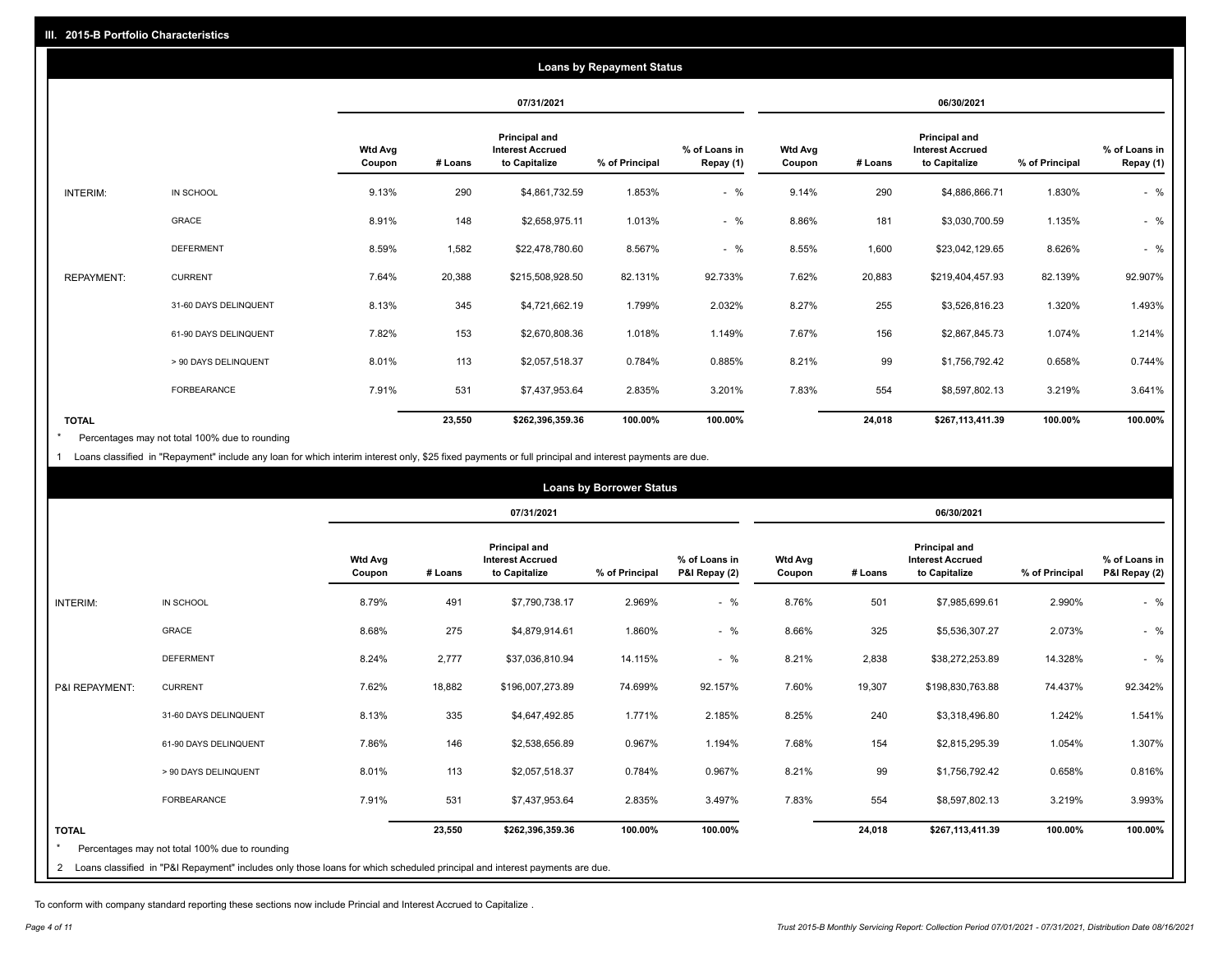|                                                                                                  | 7/31/2021        | 6/30/2021        |
|--------------------------------------------------------------------------------------------------|------------------|------------------|
| Pool Balance                                                                                     | \$262,396,359.36 | \$267,113,411.39 |
| Total # Loans                                                                                    | 23,550           | 24,018           |
| Total # Borrowers                                                                                | 16,332           | 16,659           |
| Weighted Average Coupon                                                                          | 7.78%            | 7.76%            |
| Weighted Average Remaining Term                                                                  | 124.89           | 124.89           |
| Percent of Pool - Cosigned                                                                       | 93.2%            | 93.2%            |
| Percent of Pool - Non Cosigned                                                                   | 6.8%             | 6.8%             |
| Borrower Interest Accrued for Period                                                             | \$1,693,002.49   | \$1,664,858.48   |
| Outstanding Borrower Interest Accrued                                                            | \$10,052,790.19  | \$10,536,333.89  |
| Gross Principal Realized Loss - Periodic *                                                       | \$345,916.78     | \$700,897.48     |
| Gross Principal Realized Loss - Cumulative *                                                     | \$40,027,921.44  | \$39,682,004.66  |
| Recoveries on Realized Losses - Periodic                                                         | \$97,525.38      | \$85,623.88      |
| Recoveries on Realized Losses - Cumulative                                                       | \$6,315,274.81   | \$6,217,749.43   |
| Net Losses - Periodic                                                                            | \$248,391.40     | \$615,273.60     |
| Net Losses - Cumulative                                                                          | \$33,712,646.63  | \$33,464,255.23  |
| Non-Cash Principal Activity - Capitalized Interest                                               | \$770,111.53     | \$824,150.19     |
| Since Issued Total Constant Prepayment Rate (CPR) (1)                                            | 8.45%            | 8.51%            |
| <b>Loan Substitutions</b>                                                                        | \$0.00           | \$0.00           |
| <b>Cumulative Loan Substitutions</b>                                                             | \$0.00           | \$0.00           |
| <b>Unpaid Servicing Fees</b>                                                                     | \$0.00           | \$0.00           |
| <b>Unpaid Administration Fees</b>                                                                | \$0.00           | \$0.00           |
| <b>Unpaid Carryover Servicing Fees</b>                                                           | \$0.00           | \$0.00           |
| Note Interest Shortfall                                                                          | \$0.00           | \$0.00           |
| Loans in Modification                                                                            | \$27,605,081.13  | \$28,929,376.45  |
| % of Loans in Modification as a % of Loans in Repayment (P&I)                                    | 13.45%           | 13.99%           |
|                                                                                                  |                  |                  |
|                                                                                                  |                  |                  |
| % Annualized Gross Principal Realized Loss - Periodic as a %<br>of Loans in Repayment (P&I) * 12 | 2.02%            | 4.07%            |
| % Gross Principal Realized Loss - Cumulative as a % of                                           |                  |                  |
| Original Pool Balance                                                                            | 5.38%            | 5.34%            |

\* In accordance with the Servicer's current policies and procedures, after September 1, 2017 loans subject to bankruptcy claims generally will not be reported as a charged- off unless and until they are delinquent for 120

(1) Since Issued Total CPR calculations found in monthly servicing reports issued on or prior to September 15, 2015 originally included loans that were removed from the pool by the sponsor because they became ineligible fo pool between the cut-off date and settlement date. On October 5, 2015, Since Issued Total CPR calculations were revised to exclude these loans and all prior monthly servicing reports were restated . For additional informat see 'Since Issued CPR Methodology' found on page 11 of this report.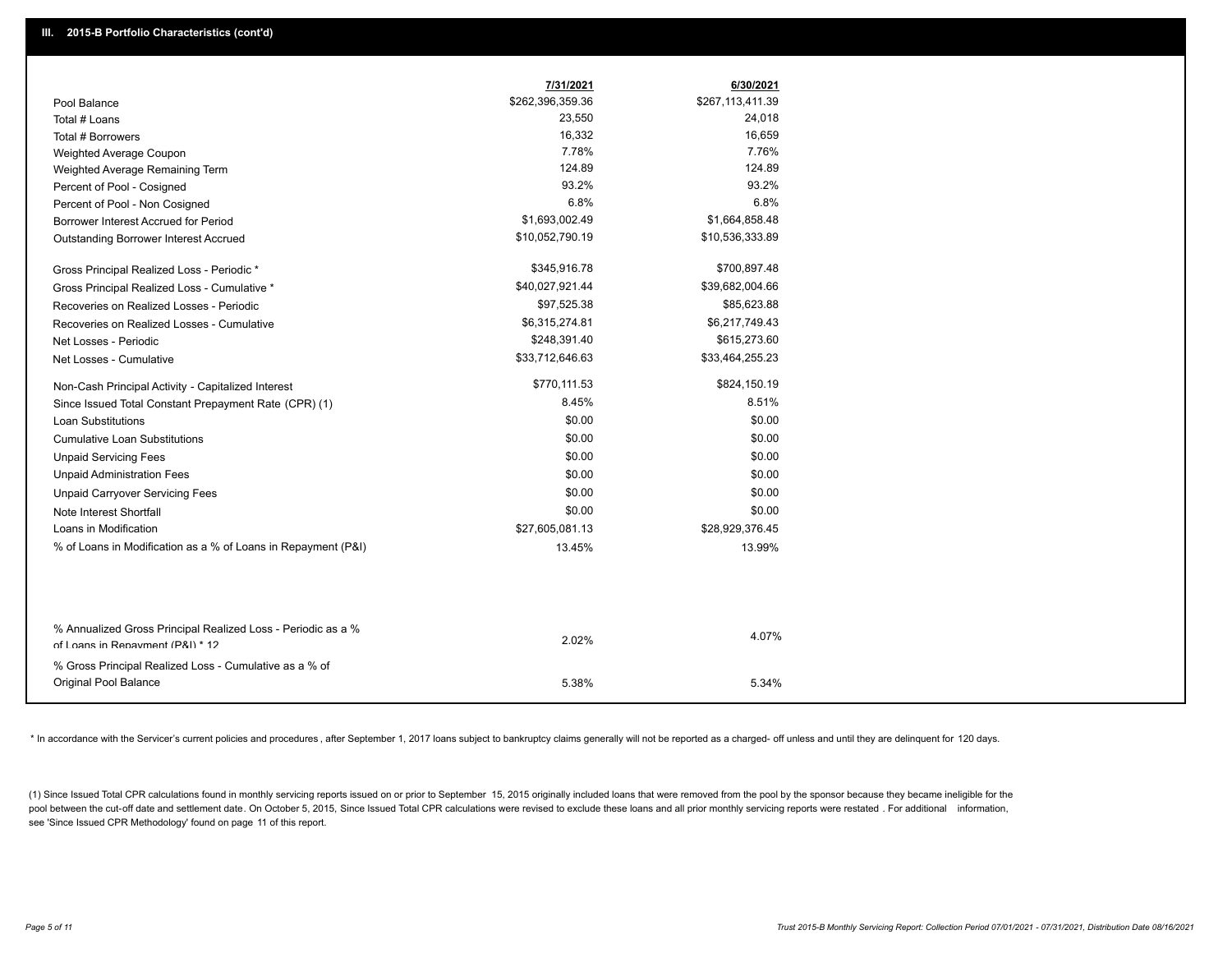#### **Loan Program**  A

|                                    | Weighted<br>Average | # LOANS     | <b>\$ AMOUNT</b> | $%$ *     |
|------------------------------------|---------------------|-------------|------------------|-----------|
| - Smart Option Interest-Only Loans | 6.68%               | 4,065       | \$29,632,058.73  | 11.293%   |
| - Smart Option Fixed Pay Loans     | 7.68%               | 6,345       | \$82,268,382.98  | 31.353%   |
| - Smart Option Deferred Loans      | 8.06%               | 13,140      | \$150,495,917.65 | 57.354%   |
| - Other Loan Programs              | $0.00\%$            | $\mathbf 0$ | \$0.00           | $0.000\%$ |
| <b>Total</b>                       | 7.78%               | 23,550      | \$262,396,359.36 | 100.000%  |

\* Percentages may not total 100% due to rounding

B

C

**Index Type**

|                       | Weighted<br>Average | # LOANS | \$ AMOUNT        | % *       |
|-----------------------|---------------------|---------|------------------|-----------|
| - Fixed Rate Loans    | 7.74%               | 5,079   | \$71,839,921.13  | 27.378%   |
| - LIBOR Indexed Loans | 7.80%               | 18.471  | \$190,556,438.23 | 72.622%   |
| - Other Index Rates   | $0.00\%$            | 0       | \$0.00           | $0.000\%$ |
| <b>Total</b>          | 7.78%               | 23,550  | \$262,396,359.36 | 100.000%  |

\* Percentages may not total 100% due to rounding

### **Weighted Average Recent FICO**

| \$18,980,394.92  | 7.233%              |
|------------------|---------------------|
|                  |                     |
| \$18,181,240.45  | 6.929%              |
| \$30,399,175.32  | 11.585%             |
| \$58,666,570.94  | 22.358%             |
| \$136,168,977.73 | 51.894%             |
|                  | \$0.00<br>$0.000\%$ |
|                  | 100.000%            |
|                  | \$262,396,359.36    |

To conform with company standard reporting these sections now include Princial and Interest Accrued to Capitalize .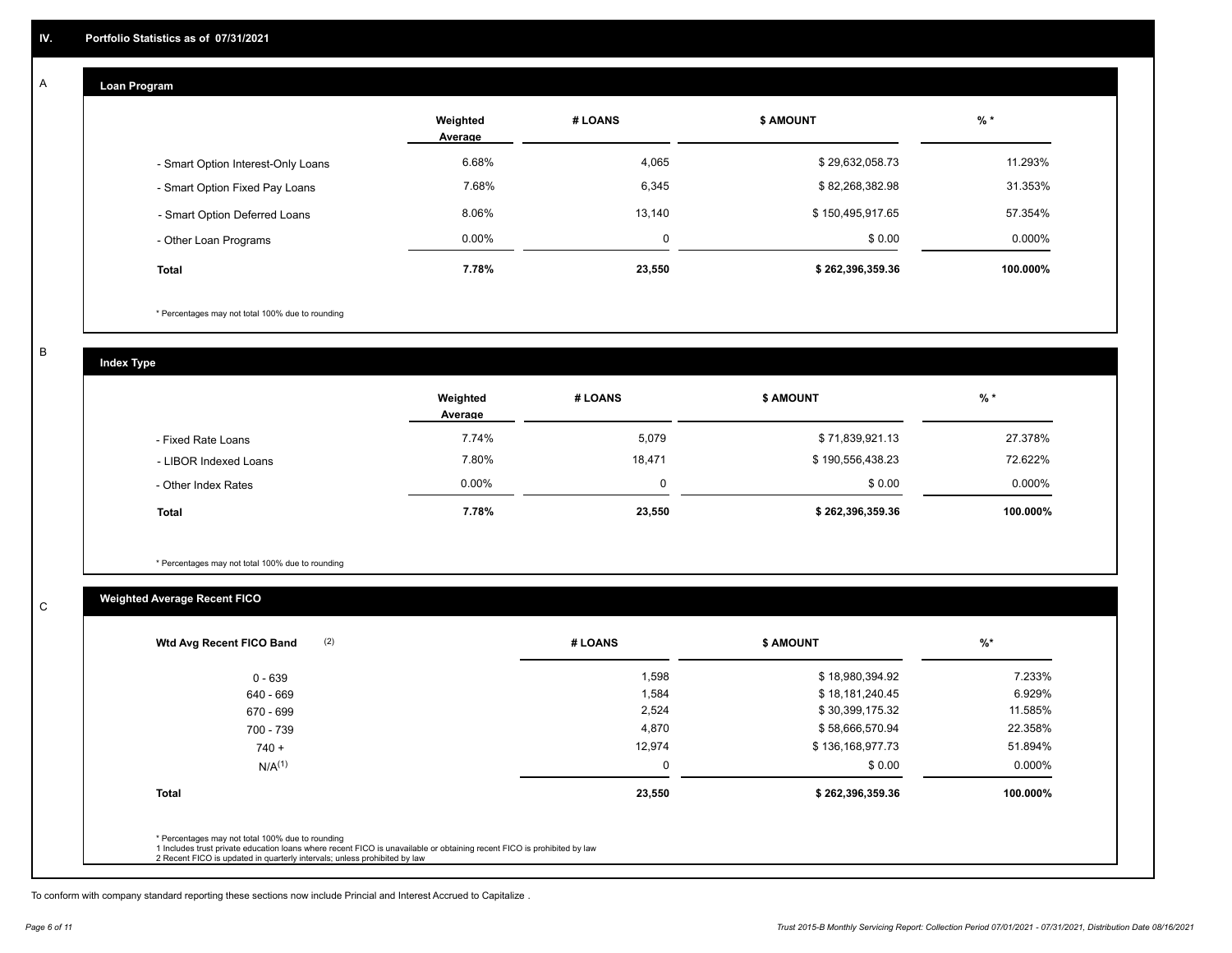| V. |       | 2015-B Reserve Account and Principal Distribution Calculations                              |                  |  |  |  |  |  |  |  |
|----|-------|---------------------------------------------------------------------------------------------|------------------|--|--|--|--|--|--|--|
| Α. |       | <b>Reserve Account</b>                                                                      |                  |  |  |  |  |  |  |  |
|    |       | Specified Reserve Account Balance                                                           | \$1,896,081.00   |  |  |  |  |  |  |  |
|    |       | Actual Reserve Account Balance                                                              | \$1,896,081.00   |  |  |  |  |  |  |  |
| В. |       | <b>Principal Distribution Amount</b>                                                        |                  |  |  |  |  |  |  |  |
|    | i.    | Class A Notes Outstanding                                                                   | \$113,685,856.39 |  |  |  |  |  |  |  |
|    | ii.   | Pool Balance                                                                                | \$262,396,359.36 |  |  |  |  |  |  |  |
|    | iii.  | First Priority Principal Distribution Amount (i - ii)                                       | \$0.00           |  |  |  |  |  |  |  |
|    |       |                                                                                             |                  |  |  |  |  |  |  |  |
|    | iv.   | Class A and B Notes Outstanding                                                             | \$183,685,856.39 |  |  |  |  |  |  |  |
|    | ٧.    | First Priority Principal Distribution Amount                                                | \$0.00           |  |  |  |  |  |  |  |
|    | vi.   | Pool Balance                                                                                | \$262,396,359.36 |  |  |  |  |  |  |  |
|    | vii.  | Specified Overcollateralization Amount                                                      | \$83,427,555.00  |  |  |  |  |  |  |  |
|    | viii. | Available Funds (after payment of waterfall items A through H)                              | \$5,376,004.53   |  |  |  |  |  |  |  |
|    | ix.   | <b>Class C Notes Outstanding</b>                                                            | \$50,000,000.00  |  |  |  |  |  |  |  |
|    | x.    | Regular Principal Distribution Amount (if (iv > 0, (iv - v) - (vi - vii), min(viii, ix))    | \$4,717,052.03   |  |  |  |  |  |  |  |
|    | xi.   | Pool Balance                                                                                | \$262,396,359.36 |  |  |  |  |  |  |  |
|    | xii.  | 10% of Initial Pool Balance                                                                 | \$74,339,449.62  |  |  |  |  |  |  |  |
|    |       |                                                                                             | \$0.00           |  |  |  |  |  |  |  |
|    | xiii. | First Priority Principal Distribution Amount                                                |                  |  |  |  |  |  |  |  |
|    | xiv.  | Regular Principal Distribution Amount                                                       | \$4,717,052.03   |  |  |  |  |  |  |  |
|    | XV.   | Available Funds (after payment of waterfall items A through J)                              | \$658,952.50     |  |  |  |  |  |  |  |
|    |       | xvi. Additional Principal Distribution Amount (if(ix $\leq$ = x, min(xv, xi - xiii - xiv))) | \$0.00           |  |  |  |  |  |  |  |
|    |       |                                                                                             |                  |  |  |  |  |  |  |  |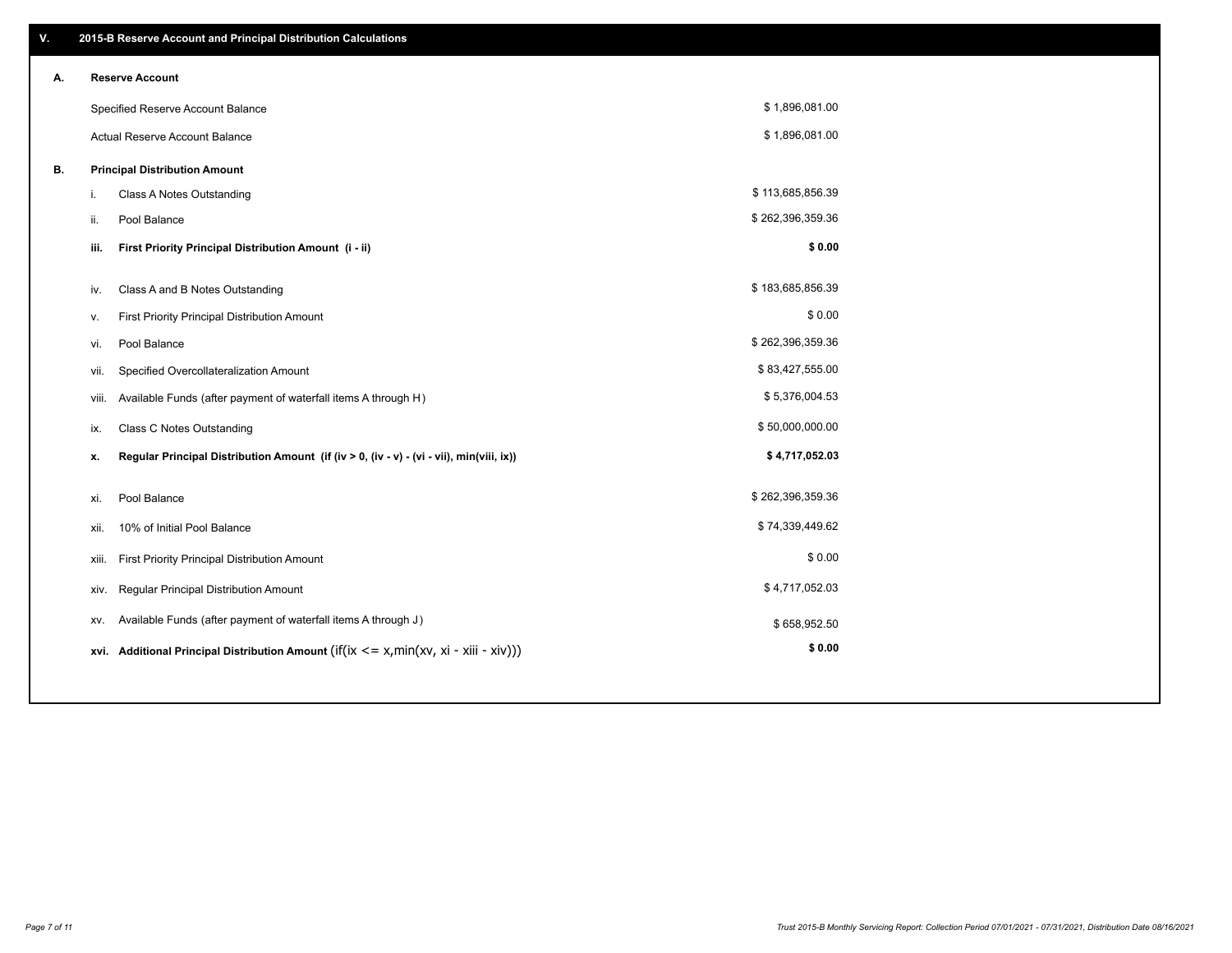|    |                                                         | Paid           | <b>Funds Balance</b> |
|----|---------------------------------------------------------|----------------|----------------------|
|    | <b>Total Available Funds</b>                            |                | \$6,166,972.22       |
| A  | <b>Trustee Fees</b>                                     | \$0.00         | \$6,166,972.22       |
| B  | <b>Servicing Fees</b>                                   | \$173,491.68   | \$5,993,480.54       |
| C  | i. Administration Fees                                  | \$8,333.00     | \$5,985,147.54       |
|    | ii. Unreimbursed Administrator Advances plus any Unpaid | \$15,000.00    | \$5,970,147.54       |
| D  | Class A Noteholders Interest Distribution Amount        | \$202,476.34   | \$5,767,671.20       |
| Е  | <b>First Priority Principal Payment</b>                 | \$0.00         | \$5,767,671.20       |
| F. | Class B Noteholders Interest Distribution Amount        | \$204,166.67   | \$5,563,504.53       |
| G  | <b>Class C Noteholders Interest Distribution Amount</b> | \$187,500.00   | \$5,376,004.53       |
| H  | <b>Reinstatement Reserve Account</b>                    | \$0.00         | \$5,376,004.53       |
|    | <b>Regular Principal Distribution</b>                   | \$4,717,052.03 | \$658,952.50         |
| J  | <b>Carryover Servicing Fees</b>                         | \$0.00         | \$658,952.50         |
| Κ  | Additional Principal Distribution Amount                | \$0.00         | \$658,952.50         |
| L  | Unpaid Expenses of Trustee                              | \$0.00         | \$658,952.50         |
| м  | Unpaid Expenses of Administrator                        | \$0.00         | \$658,952.50         |
| N  | Remaining Funds to the Residual Certificateholders      | \$658,952.50   | \$0.00               |

### **Waterfall Conditions**

| А. |      | <b>Class C Noteholders' Interest Distribution Condition</b>                      |                  |  |
|----|------|----------------------------------------------------------------------------------|------------------|--|
|    |      | Pool Balance                                                                     | \$262,396,359.36 |  |
|    | н.   | Class A and B Notes Outstanding                                                  | \$183,685,856.39 |  |
|    | iii. | Class C Noteholders' Interest Distribution Ratio (i / ii)                        | 142.85%          |  |
|    | iv   | Minimum Ratio                                                                    | 110.00%          |  |
|    | v.   | Is the Class C Noteholders' Interest Distribution Condition Satisfied (iii > iv) |                  |  |
|    |      |                                                                                  |                  |  |

\* If the Class C Noteholders' Interest Distribution Condition is satisfied then the amount of interest accrued at the Class C Rate for the Accrual Period is Released on the distribution Date .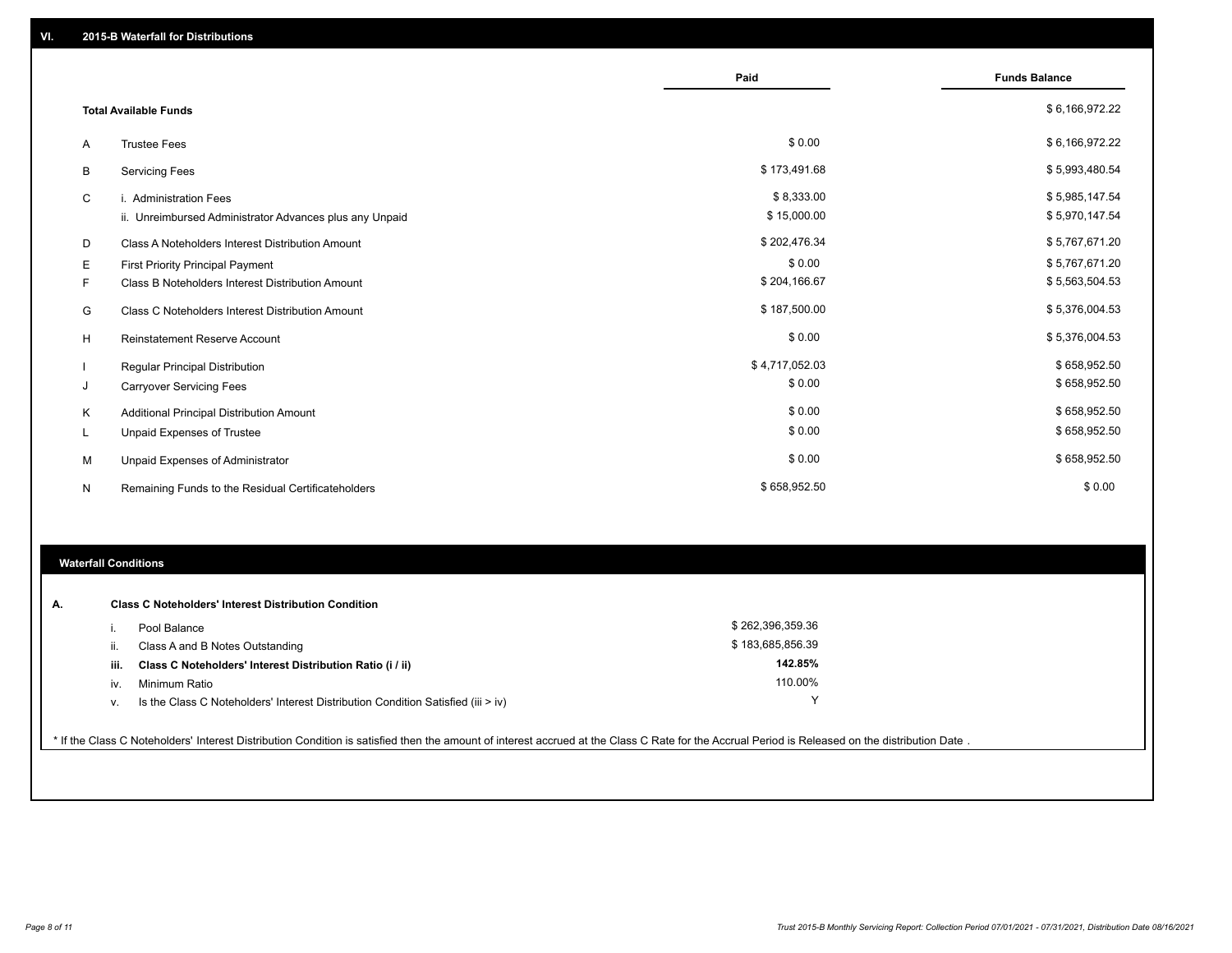## Ending Balance Factor Paydown Factor 0.016727135 0.016727135 0.000000000 Ending Principal Balance \$ 75,000,000.00 \$ \$ 23,127,696.60 \$ \$ 10,841,107.76 \$ 75,000,000.00 \$ \$ 75,000,000.00 Principal Paid \$3,211,609.89 \$ 1,505,442.14 \$ - \$ - \$ - \$ - Interest Shortfall \$ 65,409.28 \$ 14,191.73 \$ 122,875.33 Interest Paid Total Interest Due \$ 65,409.28 \$ 14,191.73 \$ 122,875.33 \$ - \$ - \$ - Interest Shortfall from Prior Period Plus Accrued Interest Current Interest Due \$ 65,409.28 \$ 14,191.73 \$ 122,875.33 Accrued Interest Factor **2.0001638338** 0.002483333 0.002483333 0.001149449 0.001149449 0.001638338 Interest Rate\* 2.98000% 1.29313% 1.84313% Daycount Fraction 0.08333333 0.08888889 0.08888889 Accrual Period End 8/15/2021 8/16/2021 8/16/2021 Accrual Period Begin 7/15/2021 7/15/2021 7/15/2021 Record Date (Days Prior to Distribution) **1 NEW YORK BUSINESS DAY** 1 NEW YORK BUSINESS DAY 1 NEW YORK BUSINESS DAY Spread/Fixed Rate 2.98% 1.20% 1.75% Index FIXED LIBOR LIBOR Beginning Balance \$ 26,339,306.49 \$ 36,339,306.49 \$ \$ 12,346,549.90 \$ 75,000,000.00 \$ 75,000,000.00 \$ \$ 75,000 Cusip/Isin 78448QAB4 78448QAC2 78448QAD0 **A2A A2B A3** 0.120456753 0.120456753 1.000000000 **Distribution Amounts**

\* Pay rates for Current Distribution. For the interest rates applicable to the next distribution date, please see https://www.salliemae.com/about/investors/data/SMBabrate.txt.

**VII. 2015-B Distributions**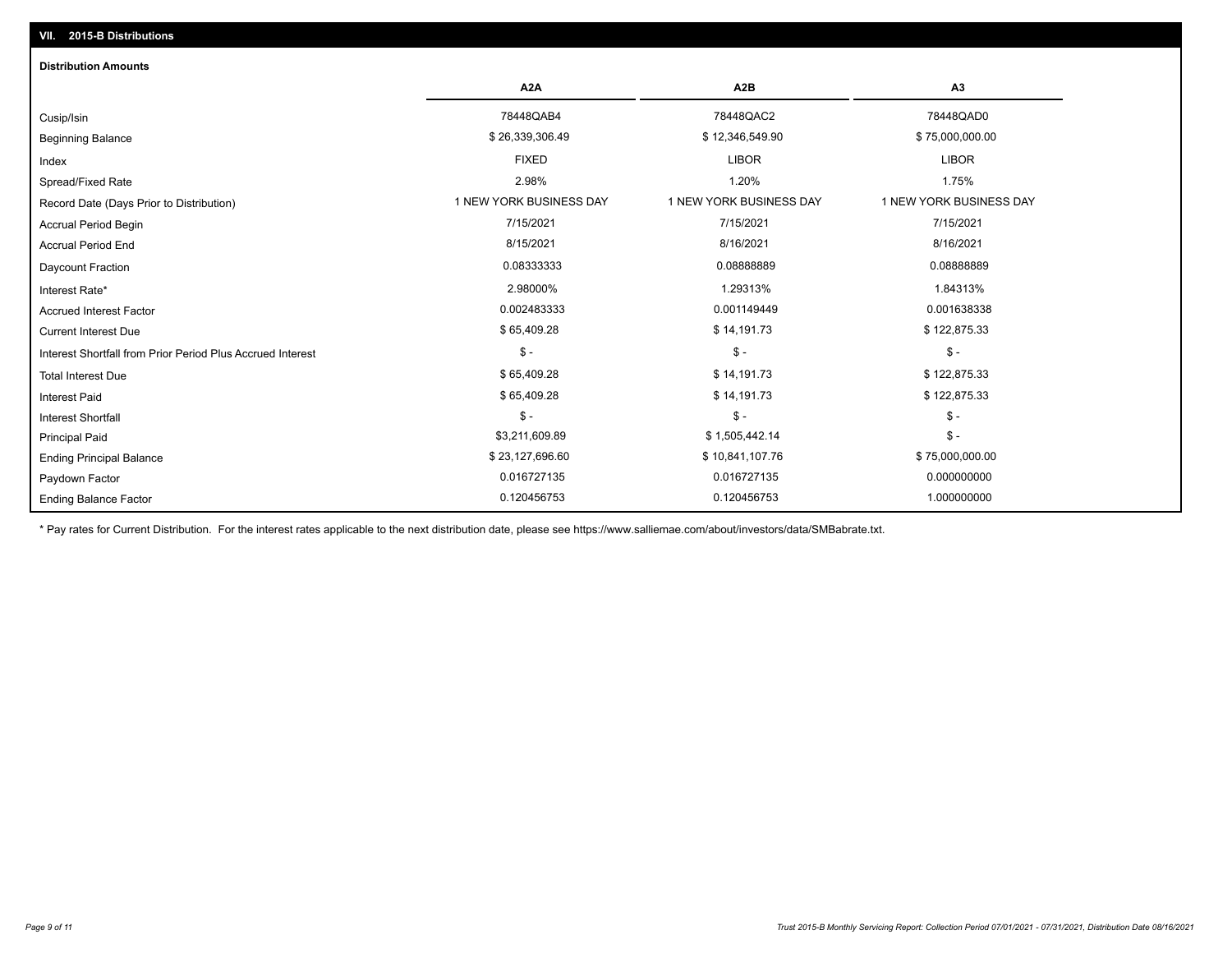| VII. 2015-B Distributions                                  |                         |                         |  |  |  |
|------------------------------------------------------------|-------------------------|-------------------------|--|--|--|
| <b>Distribution Amounts</b>                                |                         |                         |  |  |  |
|                                                            | в                       | C                       |  |  |  |
| Cusip/Isin                                                 | 78448QAE8               | 78448QAF5               |  |  |  |
| <b>Beginning Balance</b>                                   | \$70,000,000.00         | \$50,000,000.00         |  |  |  |
| Index                                                      | <b>FIXED</b>            | <b>FIXED</b>            |  |  |  |
| Spread/Fixed Rate                                          | 3.50%                   | 4.50%                   |  |  |  |
| Record Date (Days Prior to Distribution)                   | 1 NEW YORK BUSINESS DAY | 1 NEW YORK BUSINESS DAY |  |  |  |
| <b>Accrual Period Begin</b>                                | 7/15/2021               | 7/15/2021               |  |  |  |
| <b>Accrual Period End</b>                                  | 8/15/2021               | 8/15/2021               |  |  |  |
| Daycount Fraction                                          | 0.08333333              | 0.08333333              |  |  |  |
| Interest Rate*                                             | 3.50000%                | 4.50000%                |  |  |  |
| <b>Accrued Interest Factor</b>                             | 0.002916667             | 0.003750000             |  |  |  |
| <b>Current Interest Due</b>                                | \$204,166.67            | \$187,500.00            |  |  |  |
| Interest Shortfall from Prior Period Plus Accrued Interest | $\mathcal{S}$ -         | $\frac{1}{2}$           |  |  |  |
| <b>Total Interest Due</b>                                  | \$204,166.67            | \$187,500.00            |  |  |  |
| Interest Paid                                              | \$204,166.67            | \$187,500.00            |  |  |  |
| Interest Shortfall                                         | $\mathcal{S}$ -         | $\frac{1}{2}$           |  |  |  |
| <b>Principal Paid</b>                                      | $$ -$                   | $$ -$                   |  |  |  |
| <b>Ending Principal Balance</b>                            | \$70,000,000.00         | \$50,000,000.00         |  |  |  |
| Paydown Factor                                             | 0.000000000             | 0.000000000             |  |  |  |
| <b>Ending Balance Factor</b>                               | 1.000000000             | 1.000000000             |  |  |  |

\* Pay rates for Current Distribution. For the interest rates applicable to the next distribution date, please see https://www.salliemae.com/about/investors/data/SMBabrate.txt.